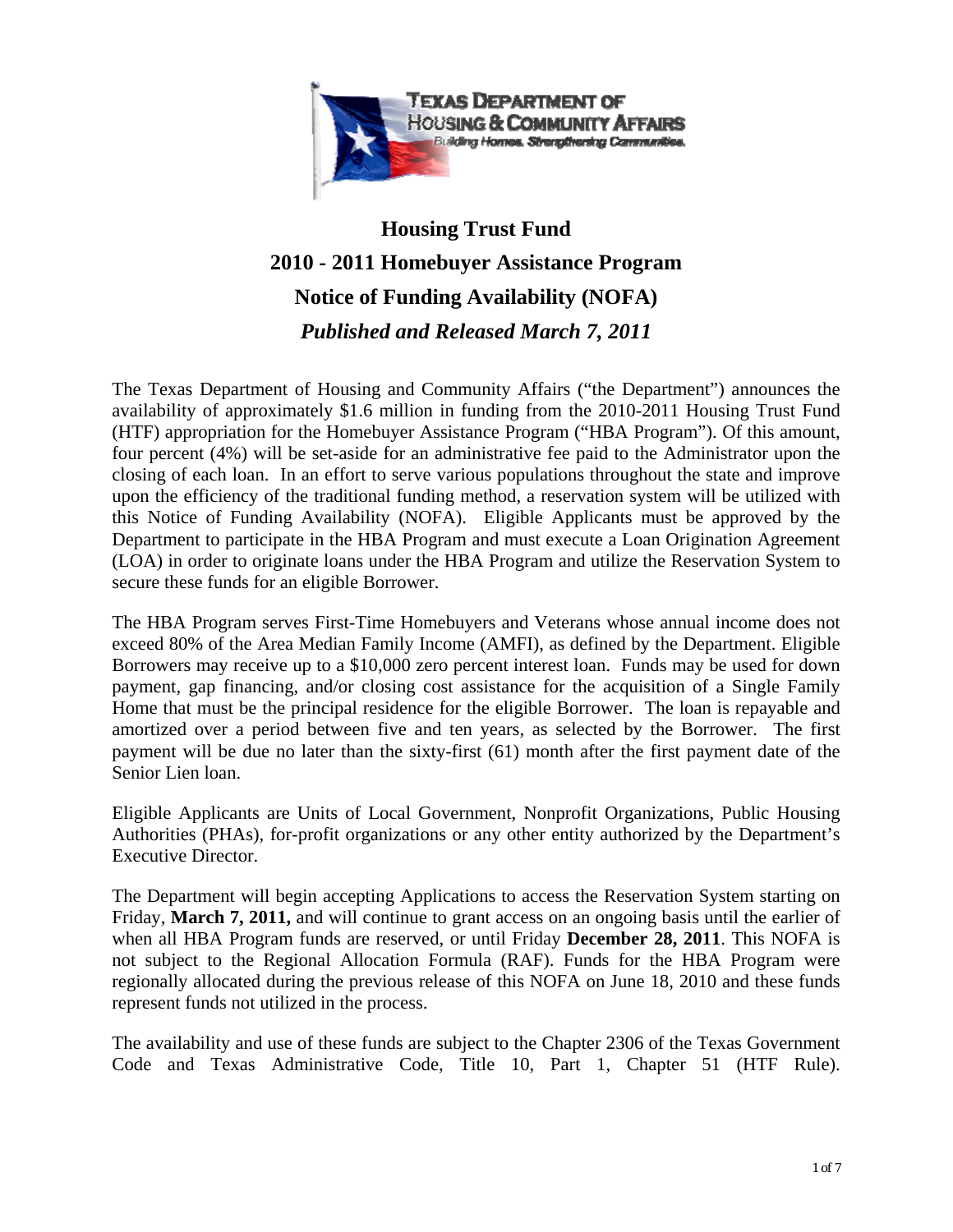## **Definitions**

- a) Definitions are provided in Chapter 2306 of the Texas Government Code and the HTF Rule. Any capitalized terms not specifically mentioned in this section shall have the meanings ascribed to them in Chapter 2306 of the Texas Government Code and HTF Rule.
- b) In addition, this NOFA uses the following definitions:
	- i. Administrative Fee- Eligible costs to operate and administer the Program. The Administrator will be paid a four percent (4%) administration fee upon the closing of each loan. Administrative Fee must be requested at the same time as the funding request.
	- ii. Administrator-A unit of government, nonprofit entity or other party who has a written signed agreement or Contract with the Department committing the Department to provide funds upon the completion of certain actions called for in the agreement or Contract.
	- iii. Applicant-A person who has submitted an application for Department funds.
	- iv. Borrower- An individual(s) who receives or borrows an amount of money from the Department and is a reservation pursuant to this NOFA and is obligated to pay back or repay an equal amount of money to the Department at a later time.
	- v. Contract-The executed written agreement between the Department and an Administrator performing an activity related to a program that outlines performance requirements and responsibilities assigned by the document.
	- vi. MITAS Internet Loan Reservation System-The MITAS Internet Loan Reservation System collects general data regarding the mortgage the Borrower wishes to obtain. The MITAS Internet Loan Reservation System must be utilized by Administrators to reserve HBA Program funds as specified in this NOFA. This NOFA refers to the MITAS Internet Loan Reservation System as the Reservation System.
	- vii. Department-The Texas Department of Housing and Community Affairs or any successor agency.
	- viii. First-Time Homebuyer-
		- (1) An individual who has had no ownership in a principal residence during the three year period ending on the date of purchase of the property.
		- (2) A single parent who has only owned with a former spouse while married.
		- (3) An individual who is a displaced homemaker and has only owned with a spouse.
		- (4) An individual who has only owned a principal residence not permanently affixed to a permanent foundation in accordance with applicable regulations.
		- (5) An individual who has only owned a property that was not in compliance with State, local building codes and which cannot be brought into compliance for less than the cost of constructing a permanent structure.
	- ix. Funding Request- Program funds approved by the Department to be disbursed to the Administrator.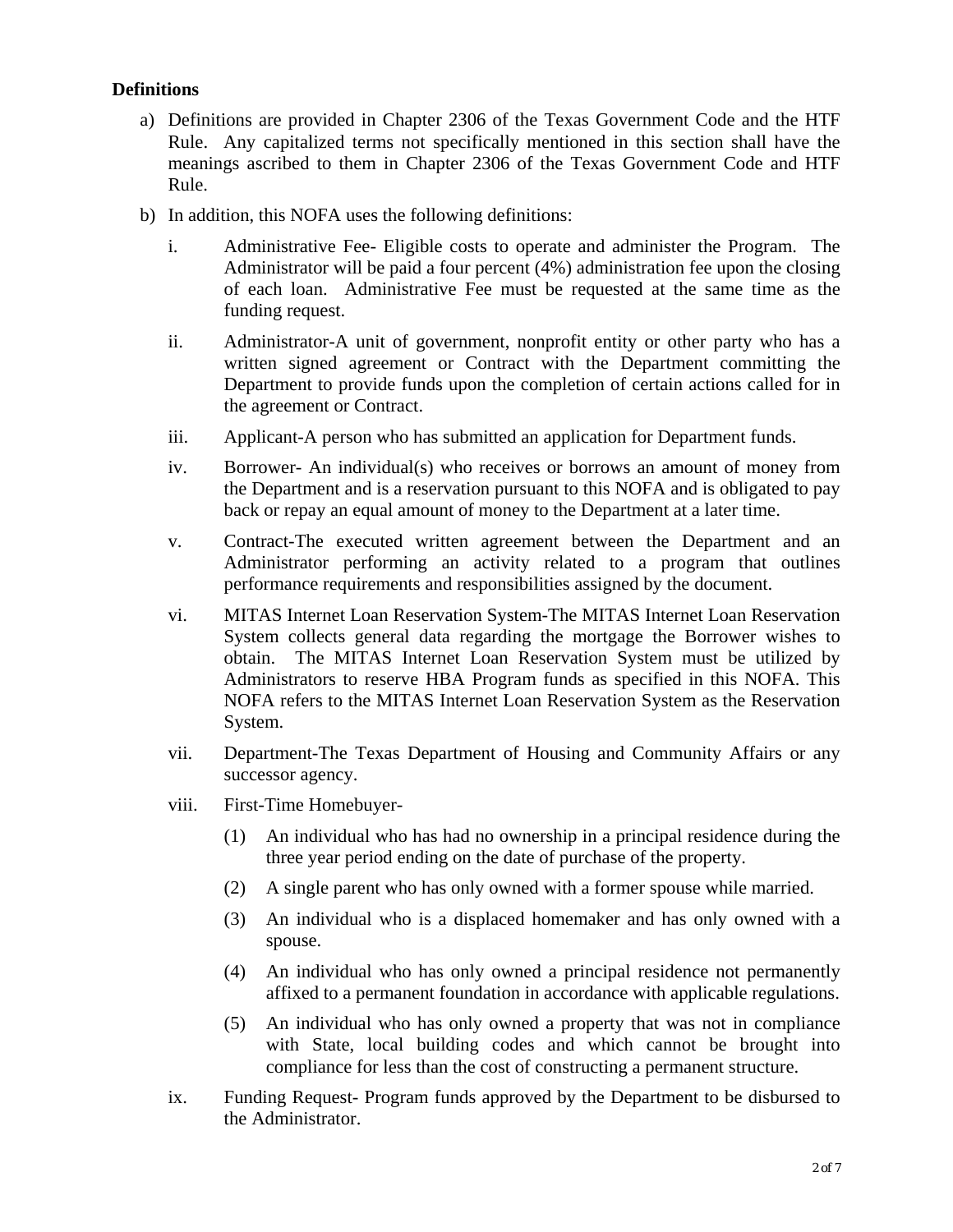- x. Loan-to-Value (LTV) Ratio- The amount of all mortgage liens as a percentage of the total appraised value of real property.
- xi. Project Costs- HBA Program funds that directly assist an eligible Borrower in the form of down payment, gap financing and/or closing costs.
- xii. Reservation- An amount of funds reserved for a specific Borrower whose eligibility has been verified by the Administrator and the Department.
- xiii. Reservation System- System (through the MITAS Internet Loan Reservation System) utilized by Administrators to reserve and draw HBA Program funds for the purposes specified in this NOFA.
- xiv. Senior Lien- A lien that takes priority over the Department's lien and any subsequent liens.
- xv. Setup- The submission of required information into the Reservation System in order to reserve HBA Program funds for an eligible Borrower for the activities specified in this NOFA.
- xvi. Single Family Home- A single-family detached unit, condominium unit, manufactured housing unit (as defined in the Housing Trust Fund Rule), townhome and/ or a single unit in a duplex or triplex.
- xvii. Veteran- A Veteran is a Person who:
	- (1) Served no fewer than 90 cumulative days on active duty (including active duty for training) in the Army, Navy, Air Force, Marines, Coast Guard or United States Public Health Service (unless discharged sooner by reason of a service-connected disability), OR have enlisted or received an appointment in the National Guard or a reserve component of one of the listed branches of service after completing all initial active duty training requirements as a condition of enlistment or appointment, OR have completed 20 years in a reserve component so as to be eligible for retirement.
	- (2) Not been dishonorably discharged. A person who has been discharged from the branch of the service in which the person served or from the National Guard is considered not to have been dishonorably discharged if the person:
		- received an honorable discharge;
		- received a discharge under honorable conditions; or
		- received a discharge and provides evidence from the VA, its successor, or other competent authority that indicates that the character of the person's discharge has been determined to be other than dishonorable.
	- (3) The unmarried, surviving spouse of a Texas veteran who is missing in action (MIA) or who died in the line of duty or from a service-related cause may be eligible to participate in the programs. The veteran's home of record must have been Texas at the time of entry into the service, **or** the veteran must have been a legal resident of Texas at the time of death.

# **2) Eligible Applicants**

The following organizations are eligible to apply to administer the HBA Program: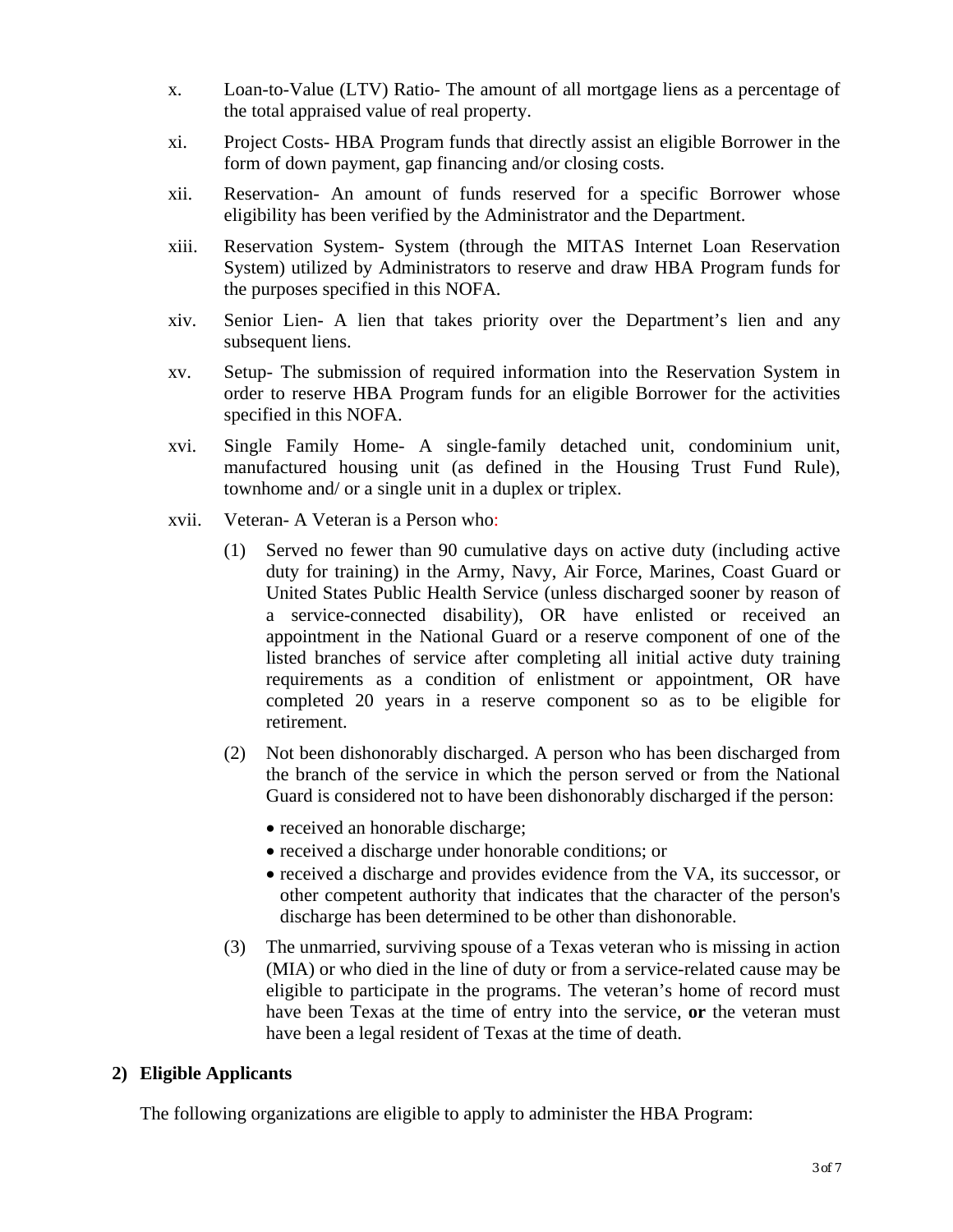- a) Units of Local Government;
- b) Nonprofit Organizations;
- c) Public Housing Authorities (PHAs);
- d) For-Profit Organizations; and
- e) Any other entity authorized by the Department's Executive Director.

Organizations interested in applying to administer the HBA Program must complete the Homebuyer Assistance Program Certification Application.

Organizations that are currently approved to participate in the Department's Texas First Time Homebuyer Program and the Texas Bootstrap Loan Program must complete only page one of the Homebuyer Assistance Program Certification Application and must execute a Loan Origination Agreement.

The Homebuyer Assistance Program Certification Application may be downloaded from the Department's web-site located at http://www.tdhca.state.tx.us/htf/nofa.htm.

### **3) HBA Program Requirements**

- a) The HBA Program provides eligible Borrowers with down payment, gap financing, and closing costs assistance for the acquisition of a Single Family Home that must be used as a principal residence.
- b) Eligible property types are Single Family Homes.
- c) Eligible Borrowers must be First-Time Homebuyers or Veterans.
- d) Borrower's income may not exceed 80% of the Area Median Family Income (AMFI). For properties located in those counties where the AMFI is *lower* than the state median income, Administrators may use the state median income, adjusted for Household size, as defined by HUD, to determine income eligibility.
- e) For income purposes, the income of a non-purchasing spouse must be taken into account when determining if the Borrower's income does not exceed 80% of the AMFI or state median income.
- f) Borrower(s) may not have liquid assets in excess of \$15,000 (excluding retirement and/or 401K accounts).

#### **4) Mortgage Loan**

- a) The home must be secured by a Mortgage as defined in the HTF Rule.
- b) The HBA Program lien may only be  $2<sup>nd</sup>$  or  $3<sup>rd</sup>$  lien position.
- c) Senior Liens must meet the following Loan requirements, which shall be verified by an executed Loan Underwriting and Transmittal Summary (such as Fannie Mae form 1008) or equivalent document(s) approved by the Department as defined in the HTF Rule:
	- i. The Senior Lien loan must be a fully amortized, fixed-rate loan and cannot be an adjustable rate Mortgage (ARM) or Subprime Mortgage Loan.
	- ii. The following types of loans may be used in conjunction with the program:
		- (1) FHA (2) VA (3) USDA/RD/RHS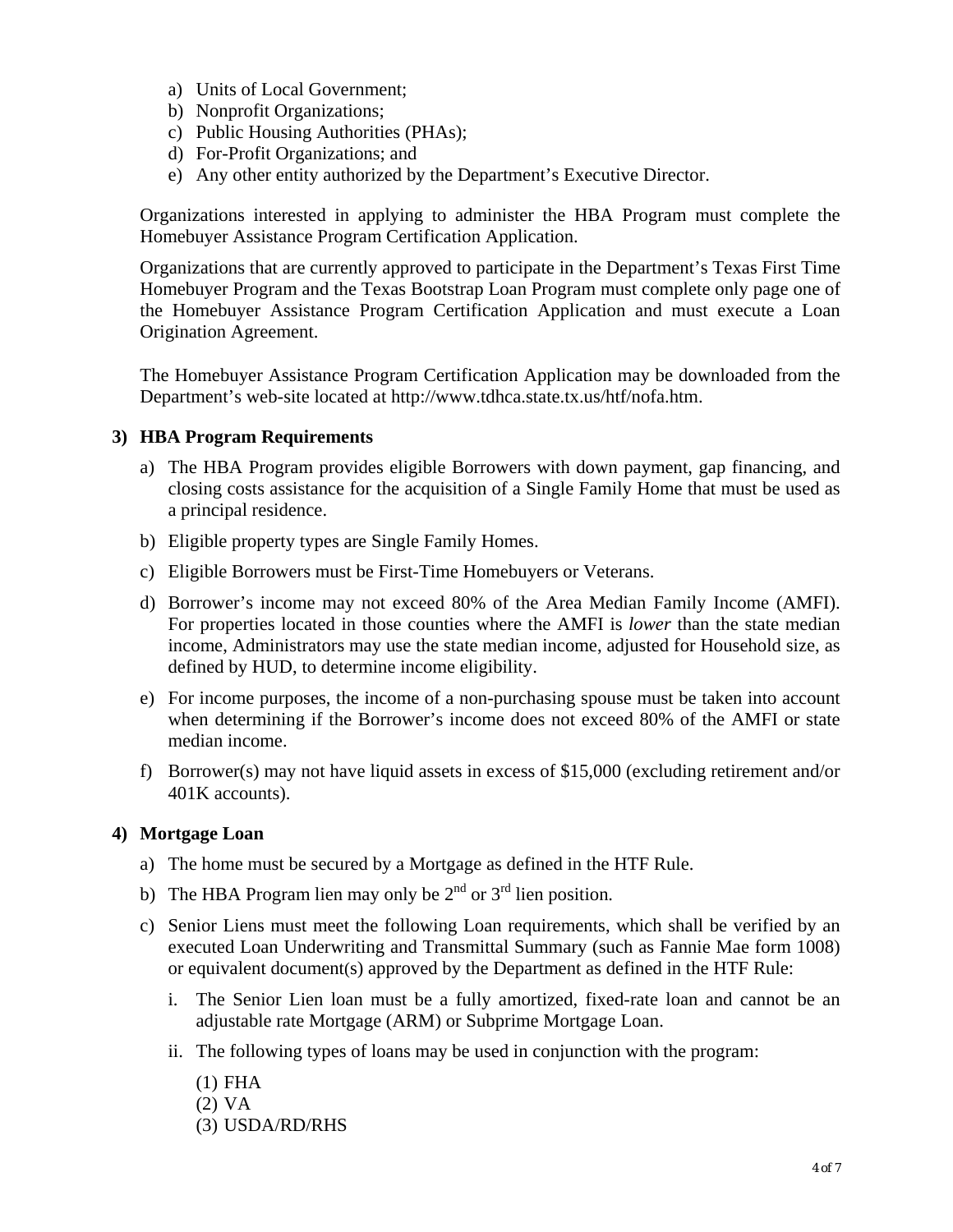- (4) Fannie Mae Conventional
- (5) Freddie Mac Conventional
- iii. Uninsured loans may be used with the HBA Program subject to the Department's approval.
- iv. Fee/Points Administrator may charge borrower. Unless the Senior Liens(s) are insured or guaranteed by USDA, FHA, VA, Fannie Mae or Freddie Mac, the following fee limits apply**:**
	- (1) Origination Fee: 1%
	- (2) Buyer Points: 1%
	- (3) Title Policy (if paid by Borrower): 1%
	- (4) Application Fee: May not exceed \$325 (includes compliance & funding fees)
	- (5) Other Closing Costs: Must be fully disclosed on HUD-1 and may not exceed 1.5% of loan amount.
- d) Maximum Debt Ratio. The total debt-to-income ratio may not exceed 45%, unless the Senior Lien(s) are insured or guaranteed by USDA, FHA, VA, Fannie Mae or Freddie Mac.
- e) Home value limits. The total contracted purchase price of the housing unit must not exceed the Single Family Mortgage Limits under Section 203(b) of the National Housing Act and the Loan-to-Value (LTV) ratio may not be equal to or greater than 100%.
- f) The Department reserves the right to deny assistance in the event that the Senior Lien conditions are not to the satisfaction of the Department, as outlined in this NOFA and the HTF Rule.

#### **5) Department Lien and Loan Requirements**

- a) A Borrower may receive a 0% interest loan up to \$10,000 for down payment, gap financing and/or closing costs for the purchase of a principal residence.
- b) The loan is repayable and may be amortized over a period of between five (5) and ten (10) years, as selected by the Borrower. The first payment will be due no later than on the sixty-first (61) month after the first payment date of the Senior Lien loan.
- c) If, any time prior to the end of the loan term, the Borrower sells the property, or no longer occupies the property as their principal residence, the remaining loan balance shall become immediately due and payable.

#### **6) Reservation System Guidelines**

- a) In accordance to the HTF Rule and Compliance Administration Rule, an Applicant is ineligible to access the HBA Program until any past due audit has been submitted to the Department in a satisfactory format with no unresolved findings. Not applicable if currently participating in the Department's First-Time Homebuyer Bond Program.
- b) Administrators of active HBA Program Contracts may apply to access the Reservation System, but a setup will not be approved and no funds will be reserved until 100% of the funding for their previous HBA Program Contract is committed and all performance benchmarks are being met.
- c) HBA Program Implementation. Administrators will market the HBA Program, complete application intake, and qualify Borrowers for participation in the HBA Program. Once all required documents are completed and the eligible Borrowers execute a sales contract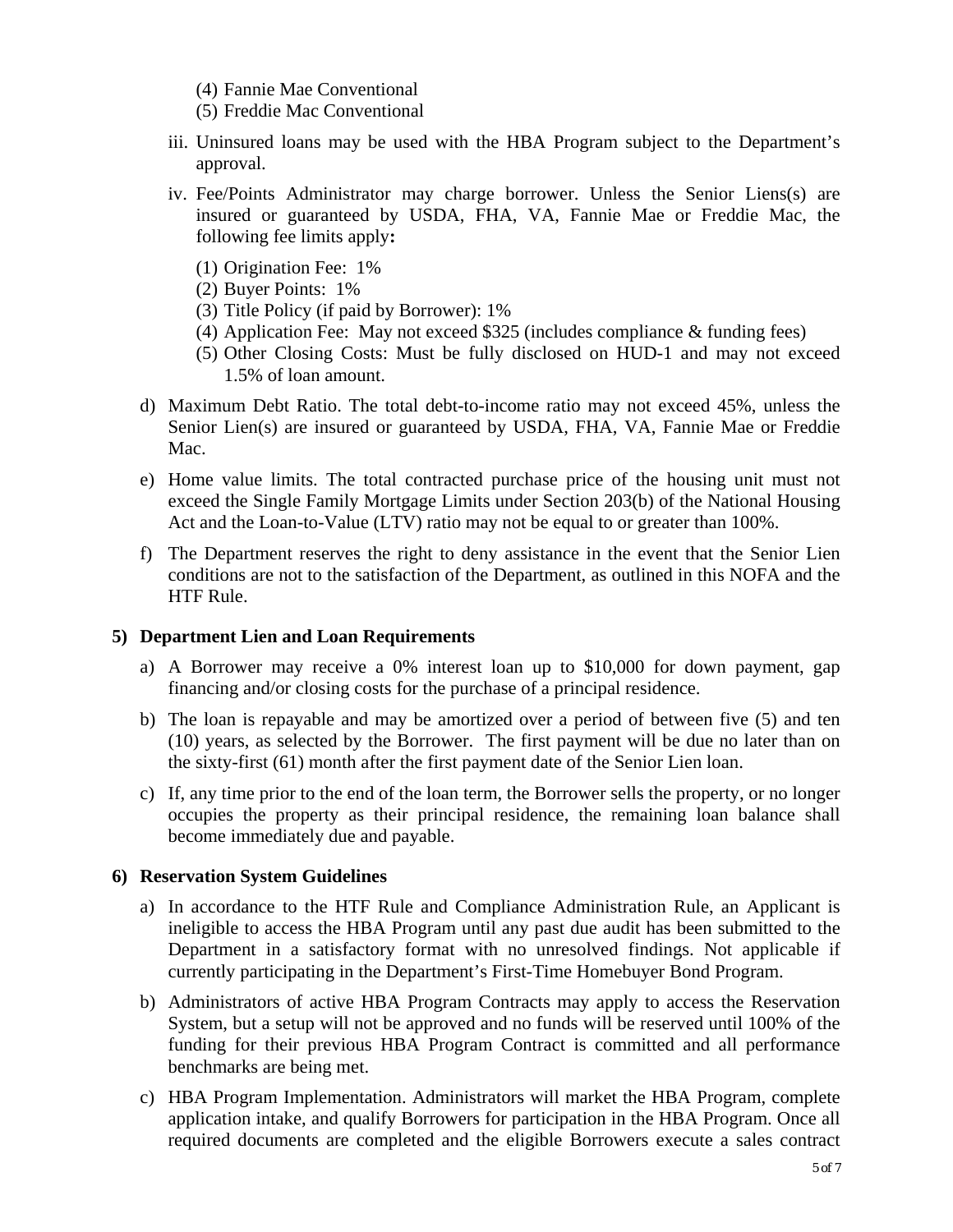and is approved for a mortgage loan, the Administrator may reserve Project Costs for the Borrower in the Reservation System.

- d) Funds Availability. HBA Program funds are available on first-come, first-serve basis. Submission of a Setup on behalf of a Borrower does not guarantee funding.
- **7) De-authorization**. In accordance to the HTF Rule the Department may de-authorize access to Reservation System and the Loan Origination Agreement will be terminated if the requirements in this NOFA are not met. For the purposes of this NOFA, de-authorization is treated as a funding deobligation as outlined in the HTF Rule.

#### **8) Reserving Funds (Setups)**.

- i. After a purchase contract has been executed, the Administrator may submit a Setup in order to reserve funds for the Borrower in the Department's Reservation System. All documents listed on the setup checklist must be submitted for review and approval prior to closing of the Senior Lien.
- ii. Upon submission of the information to the Department via the Reservation System the Administrator must submit to the Department all documents listed on the setup checklist via regular mail or email. Department staff will review the submitted documentation within **ten (10) business days** in accordance with the HTF Rule and NOFA.

If the Setup is approved by the Department, it becomes a Reservation and is valid for **one hundred twenty (120) days** and the Administrator must ensure that all mortgage loans are closed during this **one hundred twenty (120) day** period. A Setup that has not been approved by the Department and is incomplete or has not been corrected by the Administrator will not become a Reservation. The Administrator must resubmit the Setup documents with corrections completed if funds are available.

- iii. Maximum Pending Setups. At any one time, the Administrator may have up to ten (10) unapproved Setups awaiting approval ("pending") in the Reservation System. If the Administrator has the maximum ten (10) Setups pending, new Setups will only be reviewed by the Department once an existing unapproved Setup becomes a Reservation (if approved) or is cancelled.
- iv. Extensions. The Department may grant one-time extension of **thirty (30) days** to any Reservation due to extenuating circumstances that were beyond the Administrator's control upon receipt and approval of a written request. If the Administrator cannot close the loan within the **thirty (30) day** extension, the Reservation may be cancelled. The Administrator may submit another Setup if funding is available.
- **9) Reservation Modification**. After a Reservation has been approved the Administrator will not be permitted to change, exchange, replace or switch Borrower applicants.
- **10) Funding Requests**. Funds may be reimbursed to the Administrator for eligible Project Costs and Administrative Fees that occur within the Contract period.
	- i. Funding Requests. The Administrator must submit a Funding Request after a Reservation is approved and all mortgage loans have closed. A Funding Request may be submitted to the Department via regular mail or email and must be submitted along with all documents required by the Department.
	- ii. Administrative Fee requests. After an eligible Borrower closes the mortgage loan, the Administrator must submit a Funding Request for the Administrative Fee.